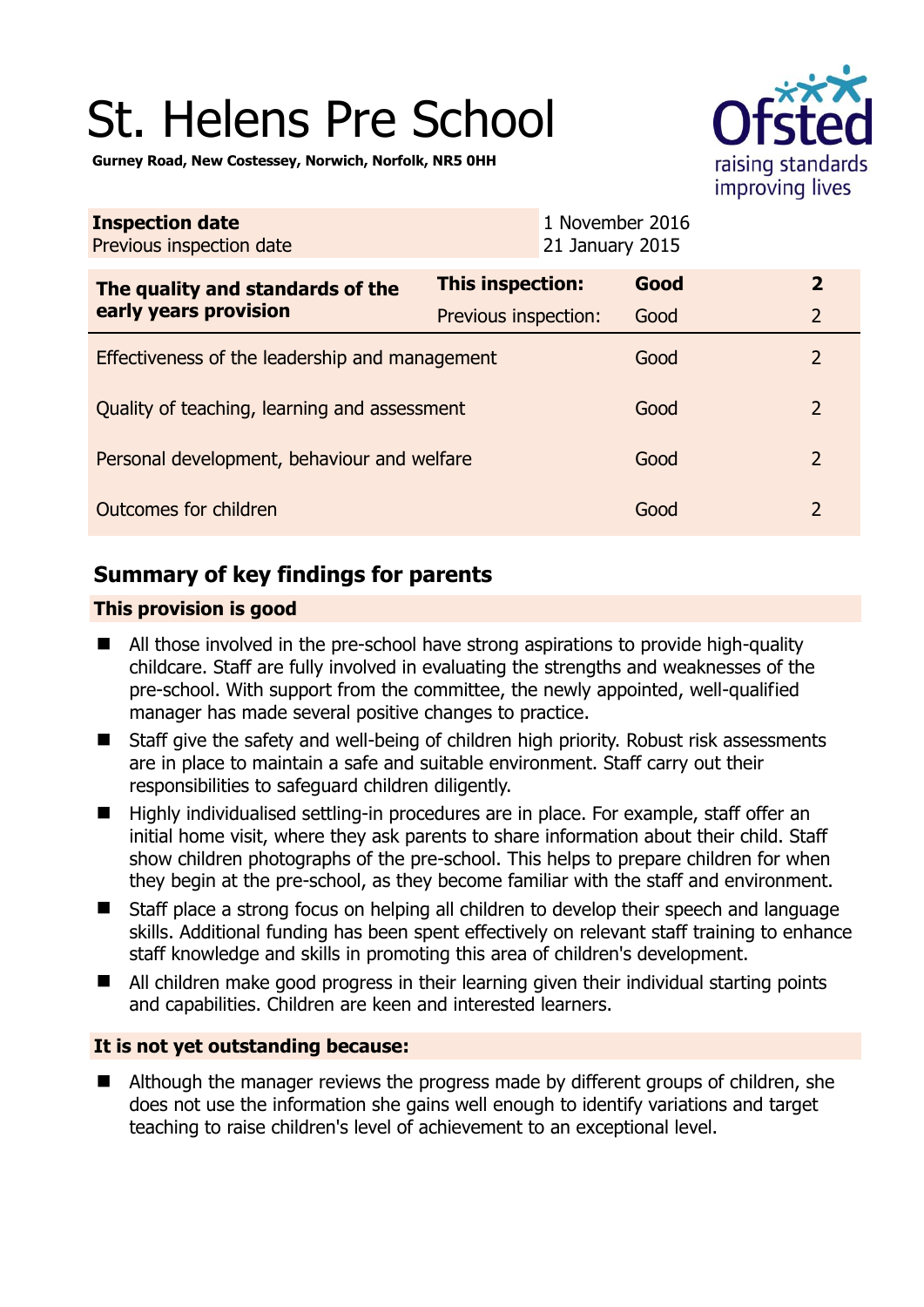# **What the setting needs to do to improve further**

#### **To further improve the quality of the early years provision the provider should:**

■ embed monitoring practices and evaluate where to target teaching even more precisely to increase the level of children's achievement.

## **Inspection activities**

- The inspector observed the quality of teaching during activities indoors and outdoors and assessed the impact this has on children's learning.
- The inspector spoke with staff and children at appropriate times throughout the inspection.
- The inspector held a meeting with the pre-school manager and spoke with the provider.
- The inspector looked at relevant documentation, such as records of children's learning and development and a selection of policies, procedures and risk assessments.
- The inspector checked the evidence of the suitability and qualifications of staff.
- The inspector spoke to a small number of parents during the inspection and took account of their views.

## **Inspector**

Kate Hipperson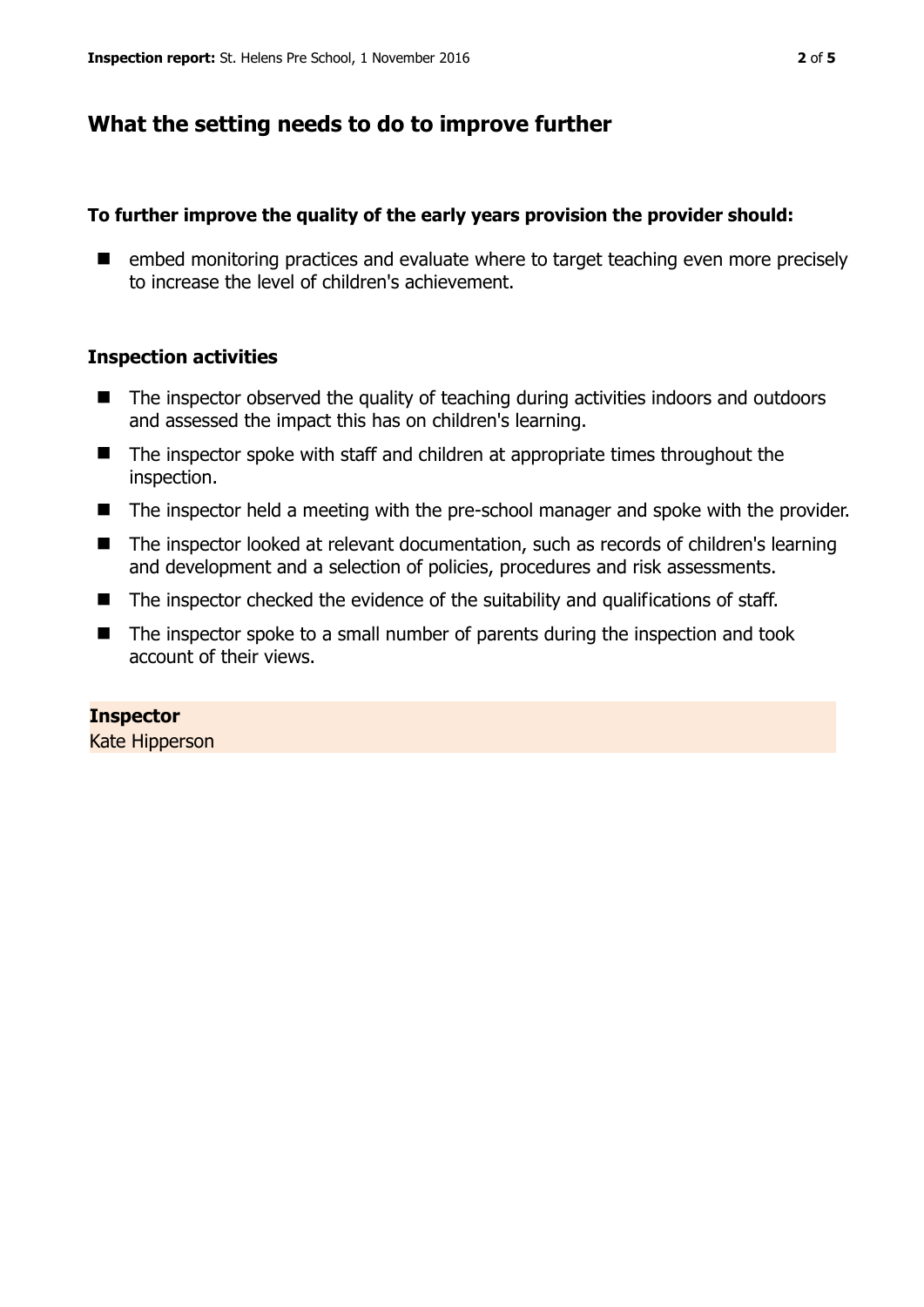## **Inspection findings**

#### **Effectiveness of the leadership and management is good**

Safeguarding is effective. All staff are aware of the known indicators of abuse and neglect. The members of the management committee are involved with the effective running of the pre-school and are fully aware of their roles and responsibilities. They ensure that clear policies and procedures are in place to guide staff in their practice. All staff have regular supervision meetings to help them maintain good standards. Parents are kept well informed. Staff organise regular events, such as parents' evenings and they plan opportunities for parents to join their child at the pre-school. This helps parents to contribute their views and enables them to become involved in their child's learning. The manager has sought help from the local authority to implement effective plans for improvement. They have worked together to achieve and maintain good standards.

#### **Quality of teaching, learning and assessment is good**

Staff regularly observe and assess children's progress to identify where they are in their development. Effective systems are in place to ensure that all children are well supported in their individual learning. Staff provide activities that build children's vocabulary and their confidence to express themselves. For example, staff encourage each child to take a turn suggesting a rhyme to sing together. Children have many opportunities to develop their thinking and imagination. For example, in the garden they use lengths of hose to put out a pretend fire. Staff extend children's learning further. They prompt them to imagine what may happen if they did not put out the fire. Staff skilfully support children's early literacy and mathematical development. Opportunities to practise their early writing skills and to consider shapes and numbers are readily available.

#### **Personal development, behaviour and welfare are good**

Children develop trusting relationships with staff. The key-person system works effectively to provide children with individualised care and learning. Children feel secure. They have close bonds with their key person and other staff. Staff work in close partnership with other organisations to offer sensitive and understanding support to children and their families. This helps to ensure children's overall health, safety and well-being. Where children have special educational needs and disabilities, staff work closely with parents and other professionals to provide good levels of targeted support. Children learn how to behave well. They show their enthusiasm as they learn. Children form friendships and enjoy their play together. For example, children invite their friends to catch a ball or run around together when they play in the well-resourced outdoor area. These activities also help to develop children's physical skills.

#### **Outcomes for children are good**

Children who have starting points below those expected for their age quickly catch up. They make particularly good progress in their speech and language development. Children develop key skills, such as independence. For example, at snack time they confidently butter their own toast, pour their own drinks and wash their dishes afterwards. Children's good progress prepares them well for their future learning, including the move on to school.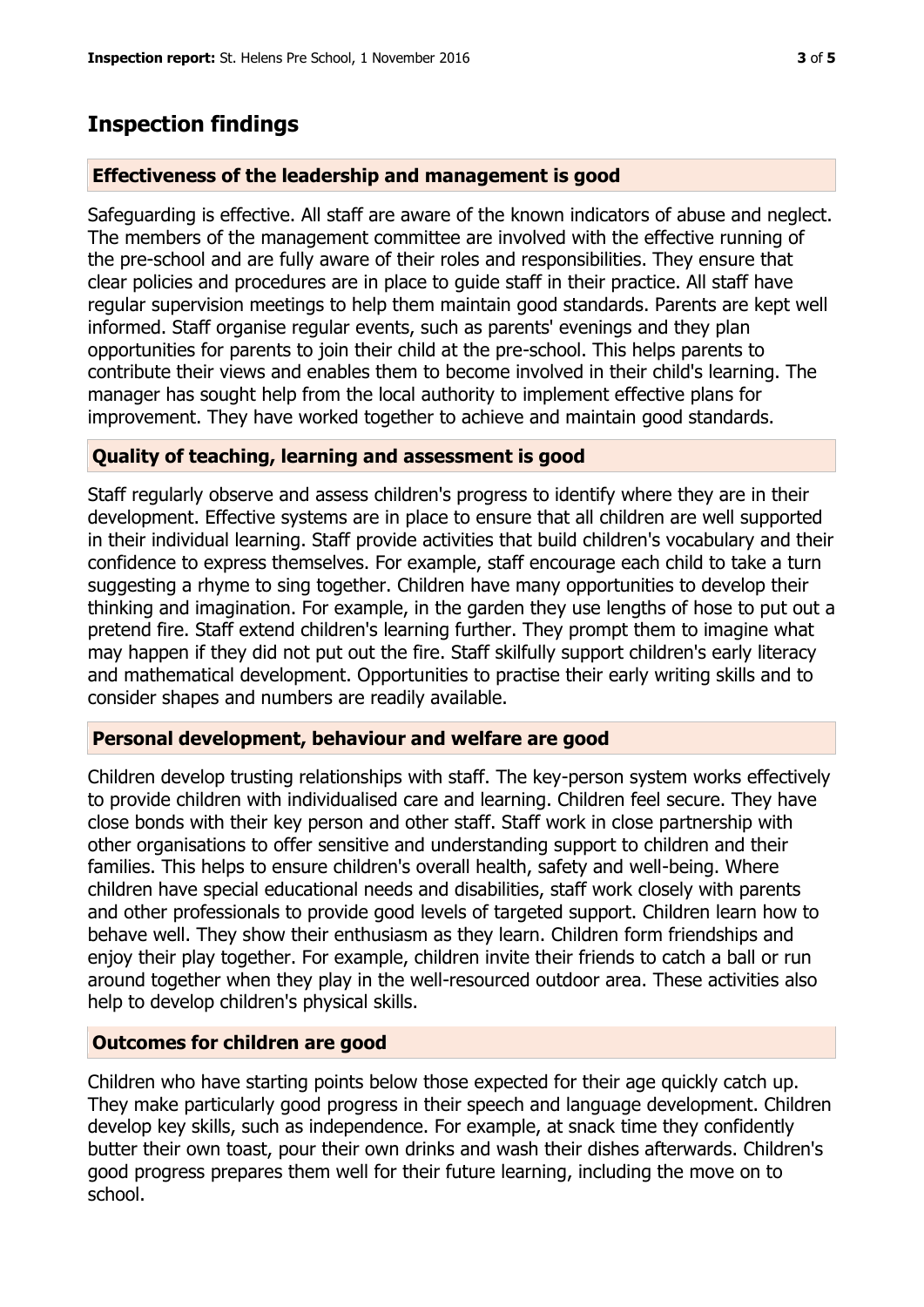# **Setting details**

| Unique reference number                             | 254281                                                                               |  |
|-----------------------------------------------------|--------------------------------------------------------------------------------------|--|
| <b>Local authority</b>                              | <b>Norfolk</b>                                                                       |  |
| <b>Inspection number</b>                            | 1067101                                                                              |  |
| <b>Type of provision</b>                            | Full-time provision                                                                  |  |
| Day care type                                       | Childcare - Non-Domestic                                                             |  |
| <b>Registers</b>                                    | Early Years Register, Compulsory Childcare<br>Register, Voluntary Childcare Register |  |
| Age range of children                               | $2 - 4$                                                                              |  |
| <b>Total number of places</b>                       | 32                                                                                   |  |
| Number of children on roll                          | 62                                                                                   |  |
| Name of registered person                           | St. Helens Pre-School Committee                                                      |  |
| <b>Registered person unique</b><br>reference number | RP523727                                                                             |  |
| <b>Date of previous inspection</b>                  | 21 January 2015                                                                      |  |
| <b>Telephone number</b>                             | 01603 749901                                                                         |  |

St. Helens Pre School was opened in 1992. The pre-school employs 15 members of childcare staff. Of these, 11 hold appropriate early years qualifications at level 2 or above. The pre-school opens from Monday to Friday during term time only. Sessions are from 8.45am until 2.45pm. The pre-school provides funded early education for two-, three- and four-year-old children. It supports children who speak English as an additional language and children who have special educational needs and disabilities.

This inspection was carried out by Ofsted under sections 49 and 50 of the Childcare Act 2006 on the quality and standards of provision that is registered on the Early Years Register. The registered person must ensure that this provision complies with the statutory framework for children's learning, development and care, known as the early years foundation stage.

Any complaints about the inspection or the report should be made following the procedures set out in the guidance 'Complaints procedure: raising concerns and making complaints about Ofsted', which is available from Ofsted's website: www.gov.uk/government/organisations/ofsted. If you would like Ofsted to send you a copy of the guidance, please telephone 0300 123 4234, or email enquiries@ofsted.gov.uk.